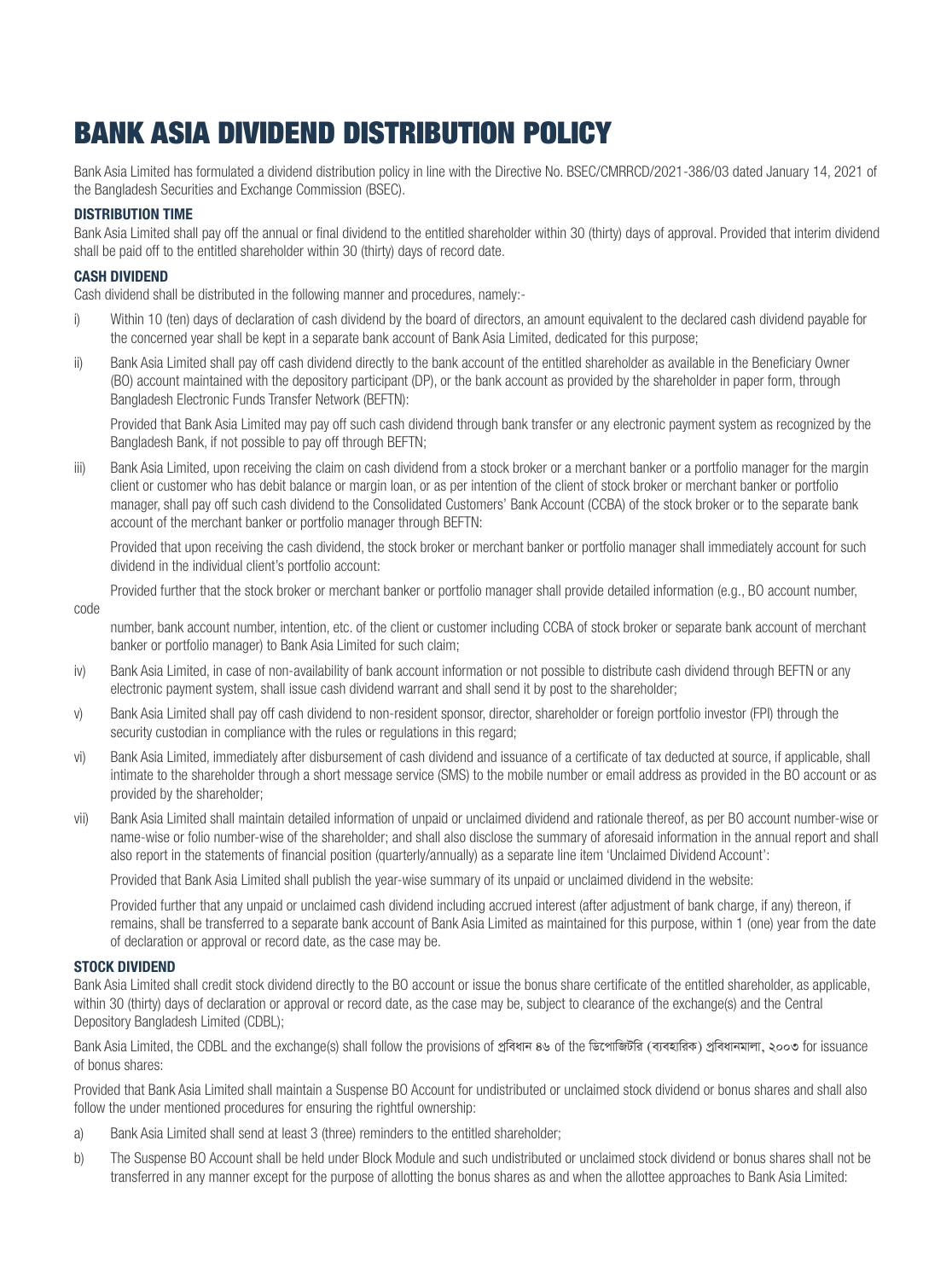Provided that any corporate benefit in terms of shares accrued on such undistributed or unclaimed stock dividend or bonus shares shall be credited to the Suspense BO Account.

- c) Bank Asia Limited shall, upon receiving application from the allottee and after proper verification of identity and his entitlement, credit the bonus shares lying with the Suspense BO Account to the BO account of the allottee, or issue bonus shares to the allottee, as applicable, within 15 (fifteen) days of receiving application with an intimation to the BSEC and the exchange(s);
- d) Any voting rights on such undistributed or unclaimed stock dividend or bonus shares shall remain suspended till the rightful ownership claim of the shareholder is established.

#### COMPLIANCE REPORT REGARDING DIVIDEND DISTRIBUTION

Bank Asia Limited shall submit a compliance report to the BSEC and the exchange(s) in a specified format at Annexure-A within 7 (seven) working days of completion of dividend distribution:

Provided that Bank Asia Limited shall publish the compliance report in its website.

#### FORFEITURE OF UNCLAIMED CASH OR STOCK DIVIDEND

Bank Asia Limited shall not forfeit any unclaimed cash dividend or stock dividend till the claim becomes barred by the law of land in force.

#### TRANSFER TO THE FUND FOR UNPAID OR UNCLAIMED OR UNSETTLED CASH DIVIDEND

If any cash dividend remains unpaid or unclaimed or unsettled including accrued interest (after adjustment of bank charge, if any) thereon for a period of 3 (three) years from the date of declaration or approval or record date, as the case may be, shall be transferred by Bank Asia Limited to the Fund as directed or prescribed by the BSEC:

Provided that Bank Asia Limited shall provide detailed information to the manager of the Fund during transfer of cash dividend as directed or prescribed by the BSEC:

Provided further that if any shareholder claims his cash dividend after transfer of such dividend to the Fund, within 15 (fifteen) days of receiving such claim, Bank Asia Limited shall, after proper verification of the claim, recommend to the manager of the Fund to pay off such dividend from the Fund and the manager of the Fund shall pay off such cash dividend to the claimant in accordance with the provisions and procedures as directed or prescribed by the BSEC.

# TRANSFER TO THE FUND FOR UNPAID OR UNCLAIMED OR UNSETTLED STOCK DIVIDEND

If any stock dividend or bonus shares remains unclaimed or unsettled including corporate benefit in terms of bonus shares thereon for a period of 3 (three) years from the date of declaration or approval or record date, as the case may be, shall be transferred in dematerialized form to the BO Account of the Fund as mentioned above:

Provided that Bank Asia Limited shall provide detailed information to the manager of the Fund during transfer of stock dividend or bonus shares as directed or prescribed by the BSEC:

Provided further that if any shareholder claims his stock dividend or bonus shares after transfer of such dividend or bonus shares to the BO Account of the Fund, within 15 (fifteen) days of receiving such claim, Bank Asia Limited shall, after proper verification of the claim, recommend to the manager of the Fund to pay off or transfer such stock dividend or bonus shares from the BO Account of the Fund and the manager of the Fund shall pay off or transfer such stock dividend or bonus shares to the claimant's BO Account in accordance with the provisions and procedures as directed or prescribed by the BSEC.

# MAINTAINING DETAIL INFORMATION OF THE SHAREHOLDER FOR THE PURPOSE OF PROPER DISTRIBUTION OF CASH DIVIDEND OR STOCK DIVIDEND

Bank Asia Limited, by itself or by appointing an agent, shall maintain detailed information of BO account, bank account, mobile phone number, email and address of the shareholder for the purpose of proper distribution of cash dividend or stock dividend:

Provided that Bank Asia Limited or its agent or the CDBL or its DP shall keep confidentiality of information:

Provided further that Bank Asia Limited shall collect detailed updated information on BO account, bank account, mobile number, email address and contact address of shareholder from the CDBL from time to time when needed for the purpose of proper distribution cash dividend or stock dividend and other compliances:

In case of holding paper shares, Bank Asia Limited shall update the information at least once in a year.

# DISCLOSURE OF THE POLICY

This Policy shall be disclosed in the annual report and official website.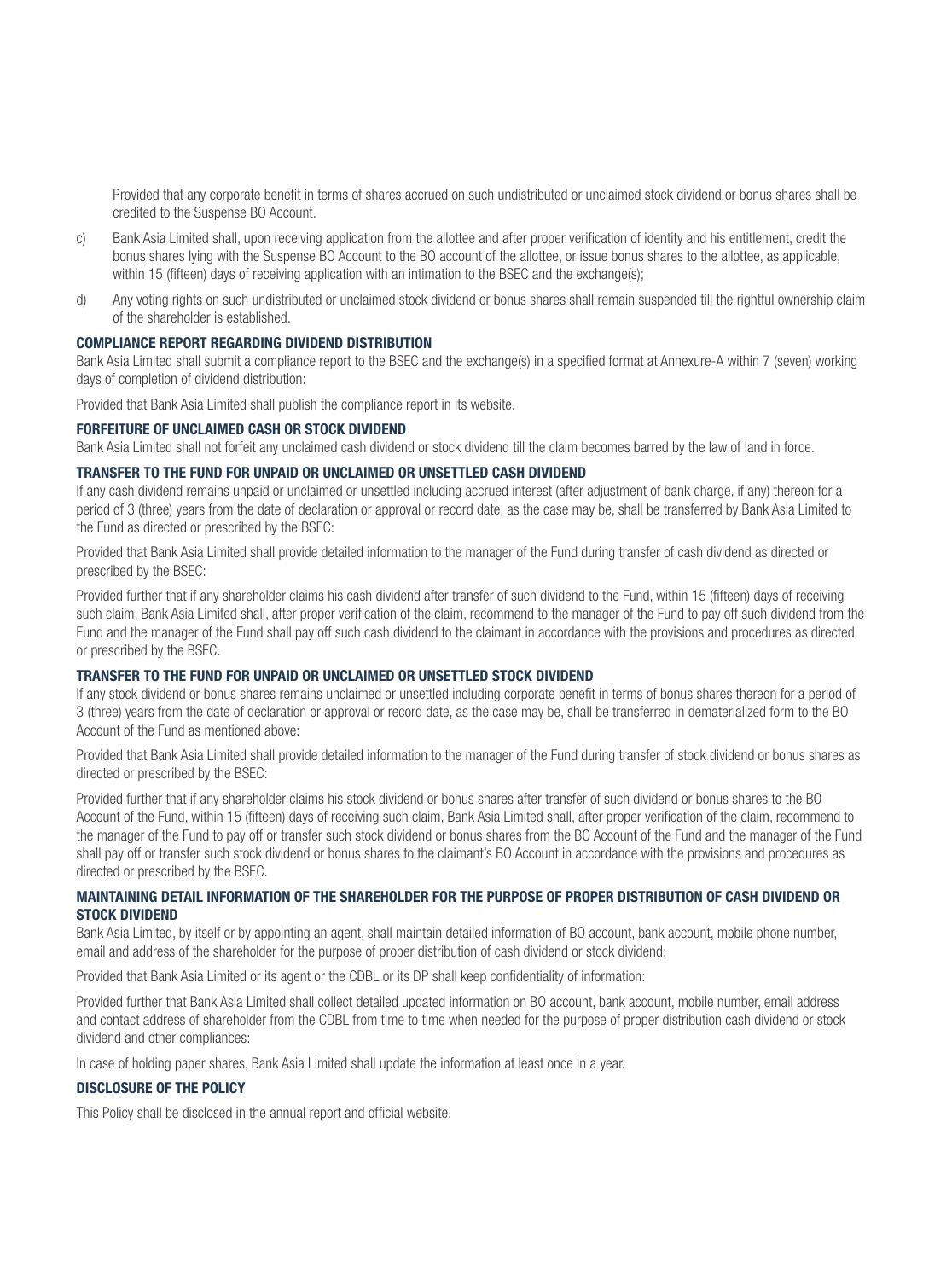# Dividend Distribution Compliance Report

Under Clause (6) of the Directive No. BSEC/CMRRCD/2021-386/03, dated: 14/01/2021 Annexure-A

| $\mathbf{1}$   | Name of the Issuer/Securities/Mutual Fund                                                                                                            |                                                                  |                 |           |  |
|----------------|------------------------------------------------------------------------------------------------------------------------------------------------------|------------------------------------------------------------------|-----------------|-----------|--|
| $\overline{c}$ | Particulars of Issuer DP                                                                                                                             |                                                                  |                 |           |  |
| 3              | Type of Dividend (Annual /Interim)                                                                                                                   | a) Annual $\square$<br>b) Interim $\square$                      |                 |           |  |
|                | (Put tick mark (a) on the recommended option)                                                                                                        |                                                                  |                 |           |  |
| $\overline{4}$ | Whether audited or not for Interim Dividend                                                                                                          | b) Unaudited $\square$<br>a) Audited $\square$                   |                 |           |  |
|                | (Put tick mark (a) on the recommended option)                                                                                                        |                                                                  |                 |           |  |
| $\overline{5}$ | Date of recommendation of Dividend by the Board of Directors/Trustee:<br>(Enclose copy of PSI)                                                       |                                                                  |                 |           |  |
| 6              | Whether Dividend recommended other than directors or sponsors or any other<br>classes                                                                | a) Yes $\Box$                                                    | b) No $\square$ |           |  |
|                | (Put tick mark (a) on the recommended option)                                                                                                        |                                                                  |                 |           |  |
| $\overline{7}$ | Record date for entitlement                                                                                                                          |                                                                  |                 |           |  |
| 8              | Rate of Dividend recommended by the Board of Directors/Trustee                                                                                       |                                                                  |                 |           |  |
| $9\,$          | Dividend recommended-Type                                                                                                                            | b) Stock $\square$<br>a) Cash $\Box$                             |                 |           |  |
|                | (Put tick mark (a) on the recommended option)                                                                                                        |                                                                  |                 |           |  |
| 10             | Securities/mutual fund traded under which categories                                                                                                 | (a) $A \Box$ (b) $B \Box$ (c) $G \Box$ (d) $N \Box$ (e) $Z \Box$ |                 |           |  |
|                | (Put tick mark (a) on the recommended option)                                                                                                        |                                                                  |                 |           |  |
| 11             | Date of transfer to a separate bank account (Pls. mention bank details) or provi-<br>sional credit of shares/units by CDBL                           |                                                                  |                 |           |  |
| 12             | Date of approval of Dividend at AGM                                                                                                                  |                                                                  |                 |           |  |
| 13             | Rate of Dividend approved at ACM- details at Annexure, (if any change)                                                                               |                                                                  |                 |           |  |
| 14             | Date of commencement of disbursement of Cash and Stock Dividend                                                                                      |                                                                  |                 |           |  |
|                | Mode of disbursement of Cash Dividend                                                                                                                | a) BEFTN $\Box$ b) Bank Transfer $\Box$ c) MFS $\Box$            |                 |           |  |
| 15             | (Put tick mark (a) on the recommended option)                                                                                                        | d) Dividend Warrant $\Box$ e) Any other mode $\Box$              |                 |           |  |
| 16             | Date of completion of disbursement of Cash Dividend and Stock Dividend [En-<br>close Bank statements and Corporate Action Processing Report (DP 70)] |                                                                  |                 |           |  |
| 17             | Paid-up-capital of the issuer-before corporate action/entitlement                                                                                    | TK-<br>$\Box$<br>$\Box$                                          |                 |           |  |
| 18             | Numbers of securities/shares outstanding-before corporate action/entitlement:                                                                        |                                                                  |                 |           |  |
| 19             | Total cash in taka or stock (nos. shares) dividend as per corporate declaration                                                                      |                                                                  |                 |           |  |
| 20             | Distribution/Disbursement details of Cash & Stock Dividend:                                                                                          | Cash (Tk)                                                        | Stock.(nos)     | Annexures |  |